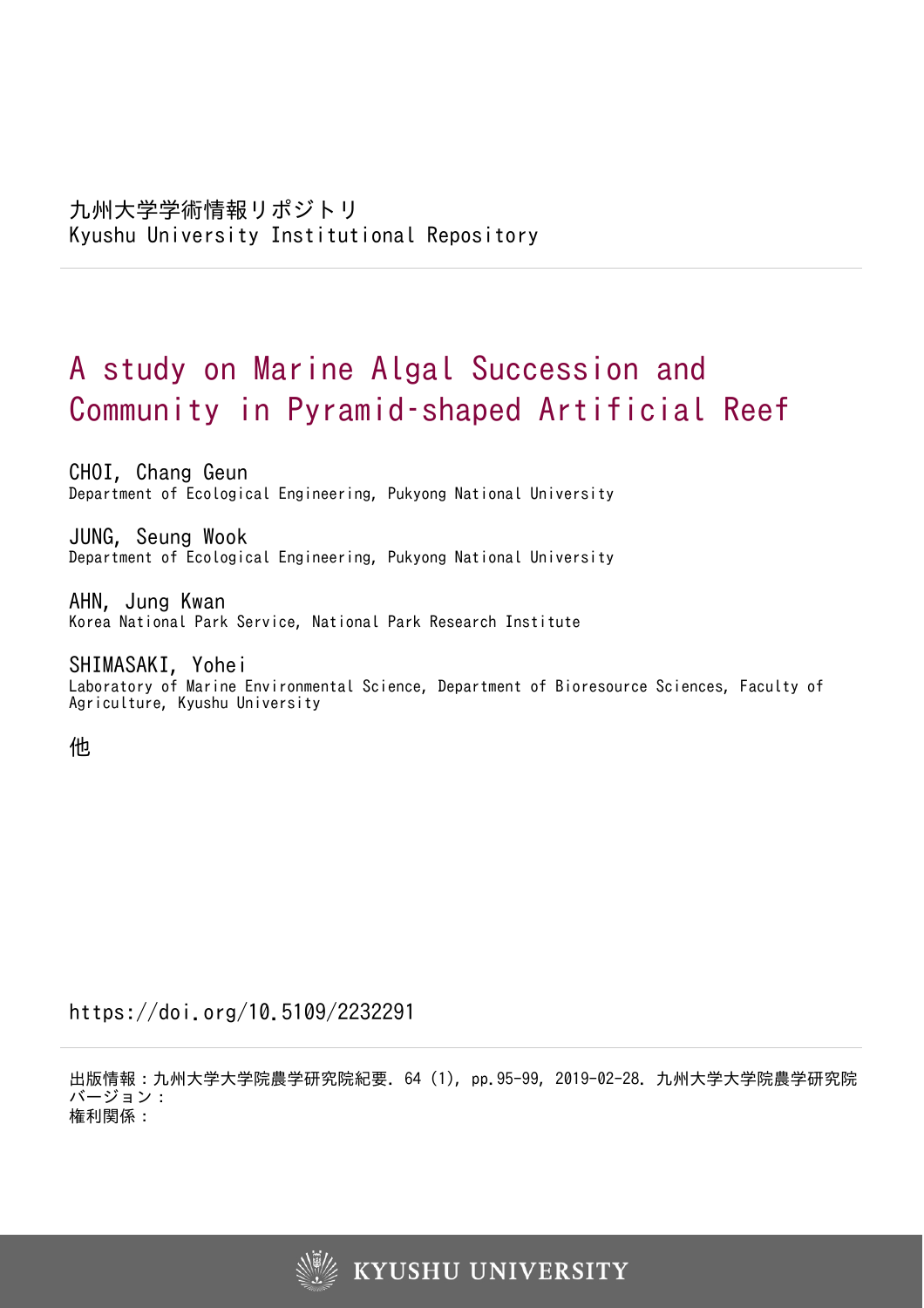## **A study on Marine Algal Succession and Community in Pyramid–shaped Artificial Reef**

## **Chang Geun CHOI1 , Seung Wook JUNG1 , Jung Kwan AHN2 , Yohei SHIMASAKI and Ik Joon KANG3 \***

Laboratory of Marine Environmental Science, Department of Bioresource Sciences, Faculty of Agriculture, Kyushu University, Fukuoka 819–0395, Japan (*Received October 31, 2018 and accepted November 12, 2018*)

We propose a marine ecosystem restoration means to build marine ecosystems and restore marine forests by introducing ecological engineering concepts to oceans that have lost habitats and include dysfunctional marine ecosystems using pyramid–shaped artificial reefs during 2016 to 2017 at Mundong, Busan, Korea. The marine algal succession in the artificial reefs was as follows: in January of 2016, two months after the reef installment, only *Ulva* spp. and non–geniculated coralline algae were found. Ten months after installment, non–geniculated coralline algae were dominant; however, perennial *Ecklonia cava* continued to grow robustly. During the 2 years of monitoring, *Ecklonia cava* and *Grateloupia elliptica* were the dominant species growing on the artificial reefs. During the earlier stages post–installment, short–lived annual marine algae attached and grew on the reefs; however, as time progressed, the algal succession pattern changed to perennial marine algal dominance. In this study with artificial reefs, from the early stages post reef installment, various marine algal succession were observed in stages, and after normal structured communities were formed, a large perennial brown algae colony attached to the reef and formed a stable community. When installing artificial reef in new regions for ecological restoration, higher success rates will be observed if the surrounding vegetation is considered and the installation timed to when the large marine algae release their spores. Therefore, the timing of artificial reef installment should be carefully considered.

**Key words**: Ecosystem restoration, Marine forest, Ecological engineering, Succession

## INTRODUCTION

Generally, marine forests are locations in the ocean where marine algae and eelgrass are abundant in large areas, similar to the forests on land. However, during the high economic growth period after the 1960's, land was reclaimed from coastal waters, concrete buildings were built near the coast line, and industrial water waste coming from the coastal industry caused water pollution; these factors collectively increased environmental pollution, which rapidly decreased the naturally formed marine forests. As a result, the total marine forest area has decreased by about 40% in the three decades since the 1980's (Serisawa *et al*. 1998; Cho *et al*. 2007).

Recently, barren ground formation in many areas has been reported to reduce marine forests. Research on the effects of barren ground formation was initiated on Jeju Island, and more research is continuing on the east coast and south coastal waters of Korea, while barren grounds are gradually expanding in the eastern coastal waters (MOMAF, 2002; Choi *et al*. 2006b; Sohn *et al*. 2007). Therefore, to restore the marine ecosystem and marine resources, artificial marine forests are necessary, and various studies on marine forest formation are being conducted by phycologists and fishery scientists (Serisawa and Ohno, 1995a, b; Choi *et al*. 2006a). The installation of artificial reef is one method of artificial marine forest formation, and research on the marine algal succession process from the point of artificial reef placement to marine forest formation is very important (Serisawa and Ohno, 1995b; Choi, 2001). The usage of artificial reef in coastal waters for artificial marine forest formation, increase in marine resources, expansion of habitats, microorganism growth area formation, etc., has developed into an extremely important and generalized method for marine ecosystem restoration. Marine ecosystem formation using artificial reefs increases the number of marine products and marine resource organisms, and thereby naturally increases the amount of resources and yield (Choi *et al*. 2002, 2006a).

Researches of marine forest expansion and of increasing marine resource utilizing artificial reefs in Korea started from 1971 in all coastal areas of the country to create coastal resources, improve the environment for low–production fisheries, and to create marine ecosystems. However the materials and shapes of the artificial reefs have been limited and the majority of the installations have been concrete reefs. Recently, materials such as steel or ceramic has been used for artificial reefs to target diverse organisms such as fish, benthos, marine algae, etc.; however, diversity in the usage and materials of the artificial reef needs to be further developed (Cho *et al*. 2007; Choi, 2001).

The substrate is an important aspect of benthos distribution, and which substrate the organisms adjust to determines how each physiologically adjusts to the changes in habitat (Nybakken, 1982). However in a natural environment, there are many limitations and difficulties in determining the characteristics of the sub-

<sup>&</sup>lt;sup>1</sup> Department of Ecological Engineering, Pukyong National University, Busan 48513, Korea

<sup>2</sup> Korea National Park Service, National Park Research Institute, Yeosu 59723, Korea

<sup>&</sup>lt;sup>3</sup> School of Interdisciplinary Science and Innovation, Kyushu University, Fukuoka 819–0395, Japan

<sup>\*</sup> Corresponding author (E–mail: ij–kang@kyoso.kyushu–u.ac.jp)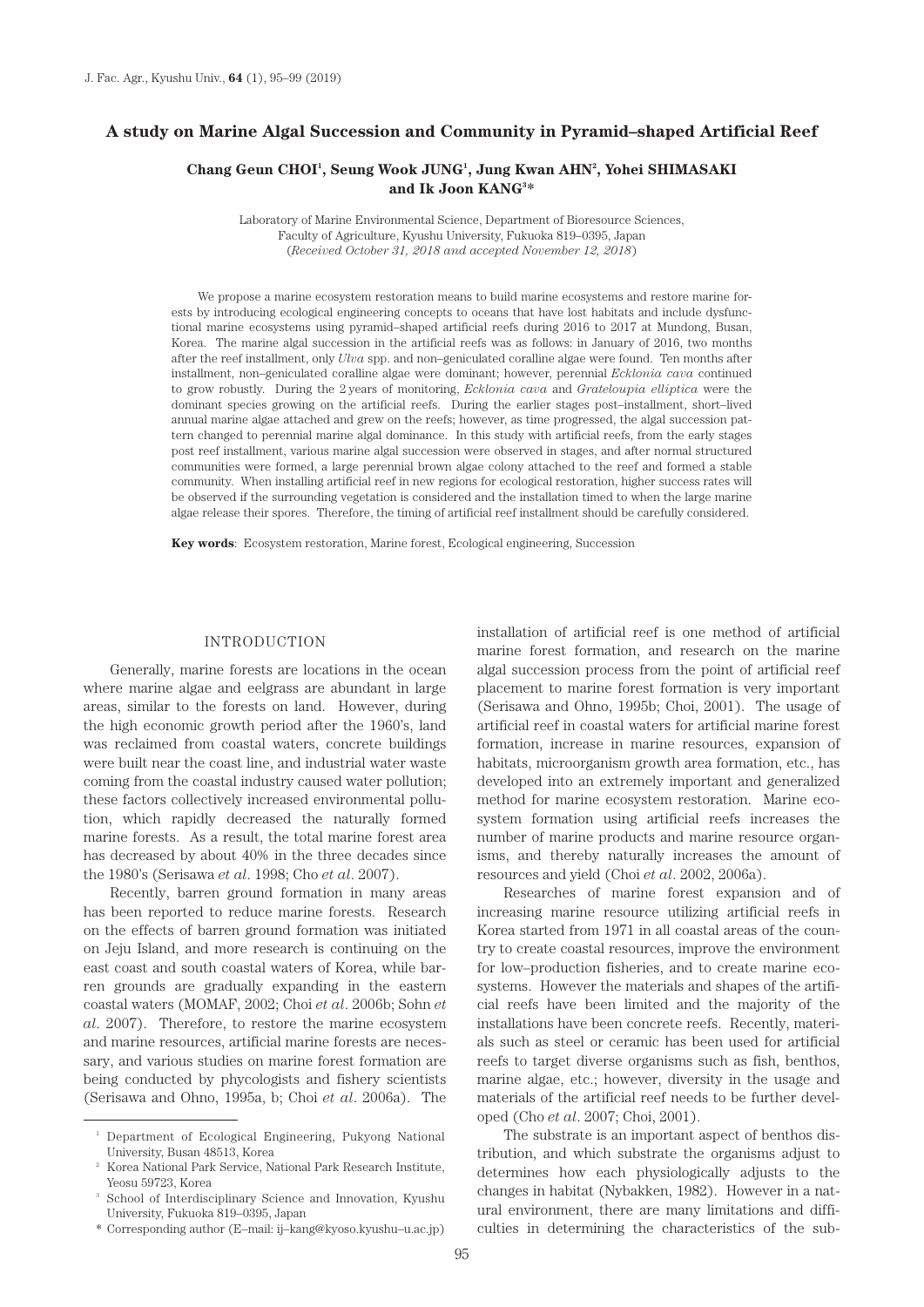strate–based distribution pattern of the benthos, because it is difficult for the researcher to control the date of substrate formation, location, gradient, direction, environmental factors, etc. Therefore, algal succession and distribution analysis with artificial substrates offers diverse usefulness on the ecological study of benthos (Osman, 1982; Kim, 1987).

In this study, we propose a marine ecosystem restoration means to build marine ecosystems and restore marine forests, etc., by introducing ecological engineering concepts to oceans that have lost habitats and include dysfunctional marine ecosystems due to various causes, such as the formation of barren grounds, increase in water temperatures, and marine pollution. Considering its potential for future applications in ecosystem restoration, a pyramid–shaped artificial reef was used, since the structure seemed more habitable for marine algae and benthos. This study was conducted to elucidate the characteristics related to marine algae attachment, stage–based pattern of succession, and the possibility to create marine forests.

## MATERIALS AND METHODS

#### **Marine environment**

An artificial reef was installed at Mundong–ri, Gijang–gun, Busan in November 2015. To determine the marine environment characteristics, eight quarterly investigations were carried out during 2016 and 2017. Water temperature, salinity, DO, pH, transparency were measured at the top of the artificial reef with YSI–  $6600V2$  and Secchi disc ( $\phi$ 30 cm).

#### **Diving investigation**

Following placement of the pyramid–shaped artificial reef, eight quarterly SCUBA diving investigations were performed in 2016 and 2017 to determine which organisms were living attached to the surface of the reef. Quantitative analysis was performed with samples collected from  $25 \times 25$  cm or  $50 \times 50$  cm quadrats on the reef, and all attached organisms were collected after underwater photographing. Separately, organisms not found in the sampling quadrats were photographed and sampled, and were included in the species list for the qualitative analysis of organisms living on or near the

reef.

#### **Analysis of attached organisms**

The collected marine algae samples were thoroughly washed with fresh water to remove contaminants, and they were categorized based on the taxonomic group and species classification; species identity was determined either by eye, dissection microscope (Nikon SMZ745T), or optical microscope (Olympus BX41). We referred to recent publications for the observed marine algae species list and scientific names (Kang, 1968; Kim *et al*. 2013; Lee and Kang, 2002). The biomass of each sample was obtained by measuring the dry weight after species separation and dehydration in a dryer set to 105˚C for 24–48 h and was converted to biomass per unit  $area (g/m<sup>2</sup>)$ .

To measure the ecological index of the algal community in the study sites, the richness index, evenness index, and diversity index were calculated based on the species formation and biomass data, and cluster analysis was performed with PRIMER version 5.0.

## RESULTS AND DISCUSSION

The marine environment data measured during the research period is shown in Table 1. The water temperature was 7.31–24.93˚C at the surface and 7.09–24.56˚C at the bottom, and seasonal temperatures were observed; the temperature was highest during the summer season and lowest in the winter season. Salinity was 31.16– 35.41 PSU at the surface and 32.07–35.40 PSU at the bottom; DO was 1.77–6.77 mg/L at the surface and 1.54– 6.84 mg/L at the bottom. pH was 6.99–8.38 at the surface and 7.10–8.37 at the bottom, and transparency was in the range of 1.7–5.0 m.

The marine algal succession in the pyramid–shaped artificial reefs was as follows: in January of 2016, two months after the reef installment, only *Ulva* spp. and non–geniculated coralline algae were found. In March, the attachment and growth of *Ulva* spp., *Papenfussiella kuromo*, and the blade of *Ecklonia cava* on the reef were growth. *Ecklonia cava* was the dominant species, and the average dry weight was  $3.32$  g/m<sup>2</sup>. Eight months after reef installment, not only *Ulva australis* and *Ecklonia cava*, but also various red algae such as

**Table 1.** Marine environment around pyramid–shaped artificial reef

| Item                |                                               | 1 <sup>st</sup> | 2 <sup>nd</sup> | 3 <sup>rd</sup> | $4^{\text{th}}$ | 5 <sup>th</sup> | 6 <sup>th</sup> | 7 <sup>th</sup> | 8 <sup>th</sup> |
|---------------------|-----------------------------------------------|-----------------|-----------------|-----------------|-----------------|-----------------|-----------------|-----------------|-----------------|
|                     | Surface                                       | 8.52            | 7.31            | 15.38           | 13.71           | 9.15            | 13.42           | 17.25           | 24.93           |
| Temp. $(^{\circ}C)$ | <b>Bottom</b>                                 | 8.02            | 7.09            | 12.43           | 13.63           | 8.12            | 13.98           | 15.68           | 24.56           |
|                     | Surface                                       | 33.80           | 33.03           | 32.36           | 34.06           | 35.41           | 31.16           | 34.37           | 32.16           |
| Salinity (PSU)      | <b>Bottom</b>                                 | 33.80           | 33.10           | 33.26           | 34.16           | 35.40           | 32.07           | 35.23           | 32.30           |
|                     | Surface                                       | 6.77            | 6.70            | 1.77            | 3.50            | 4.79            | 4.53            | 5.48            | 4.79            |
| DO(mg/L)            | 6.70<br>6.84<br>3.96<br>1.54<br><b>Bottom</b> | 5.69            | 4.65            | 5.65            | 4.53            |                 |                 |                 |                 |
|                     | Surface                                       | 7.49            | 7.07            | 7.97            | 7.60            | 6.99            | 8.18            | 7.92            | 8.38            |
| pH                  | <b>Bottom</b>                                 | 7.53            | 7.10            | 8.04            | 7.84            | 7.19            | 8.25            | 8.17            | 8.37            |
| Transparency (m)    |                                               | 3.5             | 3.5             | 5.0             | 1.7             | 3.0             | 2.0             | 2.5             | 2.5             |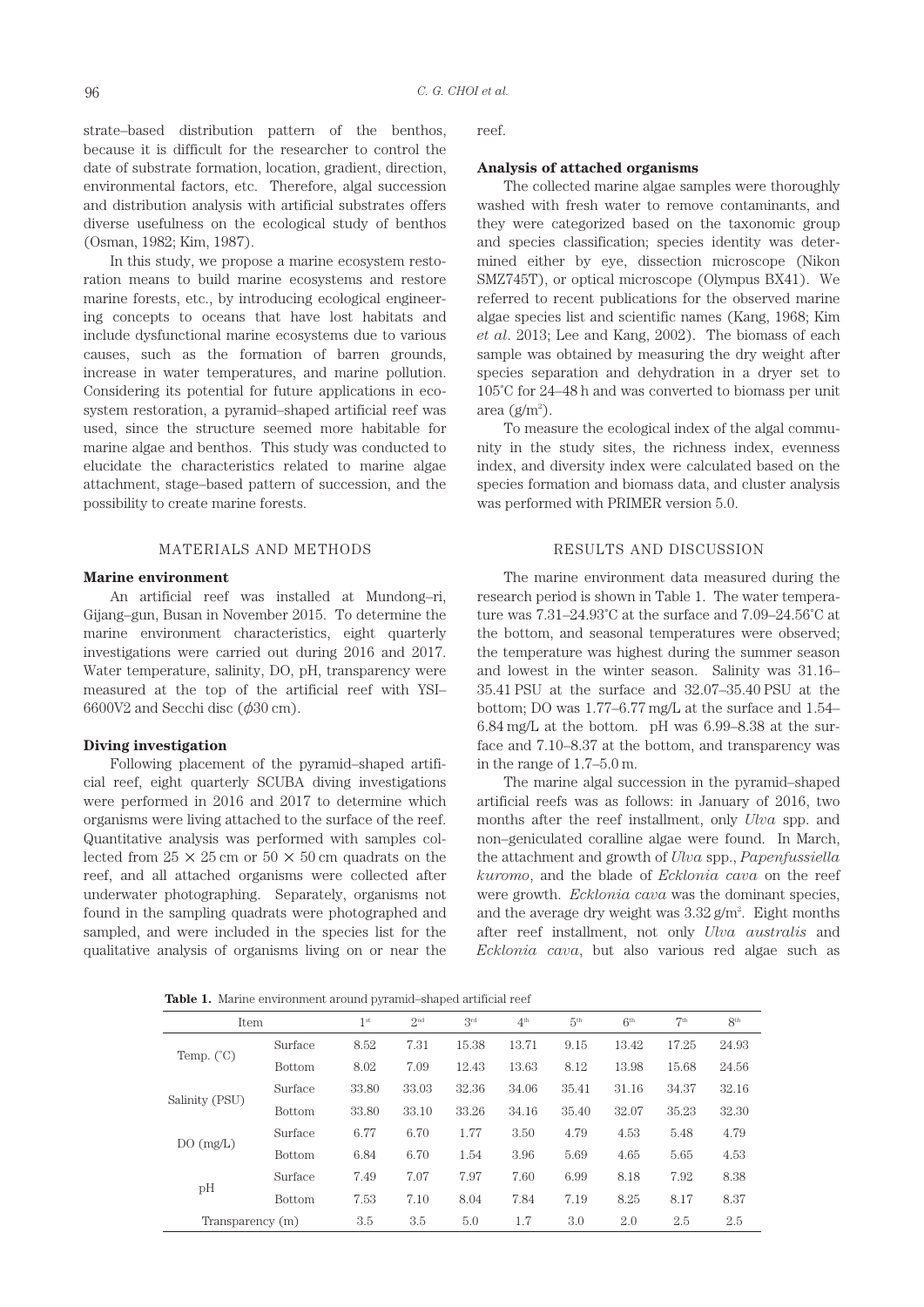*Pachymeniopsis elliptica*, *Chondrus ocellatus*, *Lomentaria catenata*, *Chondracanthus intermedius*, and *Gelidium elegans* were growing on the reef. Ten months after installment, non–geniculated coralline algae were dominant; however, perennial *Ecklonia cava*  continued to grow robustly, with an average dry weight of  $8.42 \text{ g/m}^2$ ,  $77.6\%$  of the total marine algae. At 14 months post–installment, *Ecklonia cava* was the dominant species, and red algae such as *Chondrus ocellatus* and *Plocamium telfairiae* coexisted; in subsequent investigations, red algae such as *Pachymeniopsis elliptica*, *Corallina pilulifera*, and *Lomentaria catenata* were dominant. The *Ecklonia cava* length was approximately 30–50 cm, showing continuous development compared to earlier stages of growth. During the 2 years of monitoring, *Ecklonia cava* and *Pachymeniopsis elliptica* were the dominant species growing on the artificial reefs, and marine algae such as *Chondrus ocellatus*, *Chondracanthus tenellus*, *Pterocladiella capillacea*, *Rhodymenia intricata*, and *Corallina pilulifera* were frequently observed. During the earlier stages post–installment, short–lived annual marine algae attached and grew on the reefs; however, as time progressed, the algal succession pattern changed to perennial marine algal dominance (Table 2).

It is known that during the initial stages of marine algal succession on artificial reef shortly after installment, short–lived pioneer species are dominant; consistent with this, our research showed *Ulva* spp. as the early settler on the reef surface 2 months after reef installment (Serisawa *et al*. 1998). Kim (1987) reported that pioneer algae (the first algae that adheres to the new artificial surface) mostly consisted of spherical blue– green algae, diatom, filamentous green algae, or crustose coralline algae. Our results were consistent with these findings.

Thereafter, during the monitoring at 8 months after installment, the species that appeared changed from pioneer algae to *Ecklonia cava*, *Pachymeniopsis elliptica*, *Gelidium elegans*, etc. These marine algae were stably maintained without significant changes even after 2 years, showing a stable succession pattern of the dominating perennial brown algae *Ecklonia cava*. *Corallina pilulifera*, geniculated coralline algae, and non–geniculated coralline algae also consistently grew on the reef surface.

Choi *et al*. (2006a) separated the succession process into three stages (early stage, second stage, and climax stage), and reported that marine algal flora gradually changes from the short–lived *Ulva intestinalis* and *Colpomenia sinuosa* dominating early succession stage. They reported that the artificial reef showed stable succession patterns with perennial large brown algae dominance 24 months after entering the second stage; in our research, we observed the same pattern of initial growth of short–lived marine algae, later leading to perennial algae succession. Niell (1979) reported into three phases the process of marine algae community formation after attaching to temperate seas substrates: colonization phase, channeling succession phase, and normal structured communities, and the marine algal succession pattern we observed two years after reef installation was in the normal structured communities phase.

So far, research elucidating the marine algae ecological characteristics on the artificial reefs installed in our seas, such as determining the marine algal community succession pattern and community structures, has been insufficient (Kim and Park, 1997). However, since artificial reef is frequently installed to protect marine resources, increase the number of fishes caught, and build artificial marine forests, the results obtained from these studies have great importance as useful data for diverse fields. Therefore, when artificial reef is installed and related studies are conducted in various seas, studies of the marine algal succession pattern and community analysis should also be conducted.

The marine algae that appeared in the artificial reefs during our study comprised a total of 83 species; 9 Chlorophyta, 4 Phaeophyta, and 70 Rhodophyta were observed, and red algae comprised 84.3% of the total species observed. The average dry weight of the investigational area was  $140.10$  g/m<sup>2</sup>; green algae was  $0.48$  g/m<sup>2</sup>, brown algae was  $88.97 g/m^2$ , and red algae was  $50.66$  g/m<sup>2</sup>. Brown algae had the highest percentage, accounting for 63.5% of the total dry weight (Table 3, Figs. 1, 2).

The number of observed species per investigation period is as follows; 3 Chlorophyta, 2 Phaeophyta, and 34 Rhodophyta (a total of 39 species) were observed in January to May of 2017, which was the highest number

**Table 2.** Percentage (%) of dry weight of dominant marine algal species during study period

| <b>Exercise</b> the contemplative form of the contemplative complete opposition and sector position |                 |              |                 |                 |                 |                 |                 |
|-----------------------------------------------------------------------------------------------------|-----------------|--------------|-----------------|-----------------|-----------------|-----------------|-----------------|
| Species                                                                                             | 2 <sub>nd</sub> | $3^{\rm rd}$ | 4 <sup>th</sup> | 5 <sup>th</sup> | 6 <sup>th</sup> | 7 <sup>th</sup> | 8 <sup>th</sup> |
| Ulva spp.                                                                                           | 15.9            |              |                 |                 |                 |                 |                 |
| Ecklonia cava                                                                                       | 62.1            | 79.7         | 77.6            | 85.7            | 61.4            | 44.5            | 78.7            |
| Papenfussiella kuromo                                                                               | 21.3            |              |                 |                 |                 |                 |                 |
| Pachymeniopsis elliptica                                                                            |                 | 18.1         | 22.2            |                 | 15.5            | 17.5            | 5.2             |
| Grateloupia cornea                                                                                  |                 |              | 0.2             |                 |                 |                 |                 |
| Grateloupia spp.                                                                                    |                 |              |                 | 4.5             |                 |                 |                 |
| Chondrus ocellatus                                                                                  |                 | 1.0          |                 |                 |                 |                 | 3.5             |
| <i>Chondrus</i> spp.                                                                                |                 |              |                 | 3.8             |                 |                 |                 |
| Corallina pilulifera                                                                                |                 |              |                 |                 | 6.2             | 11.8            |                 |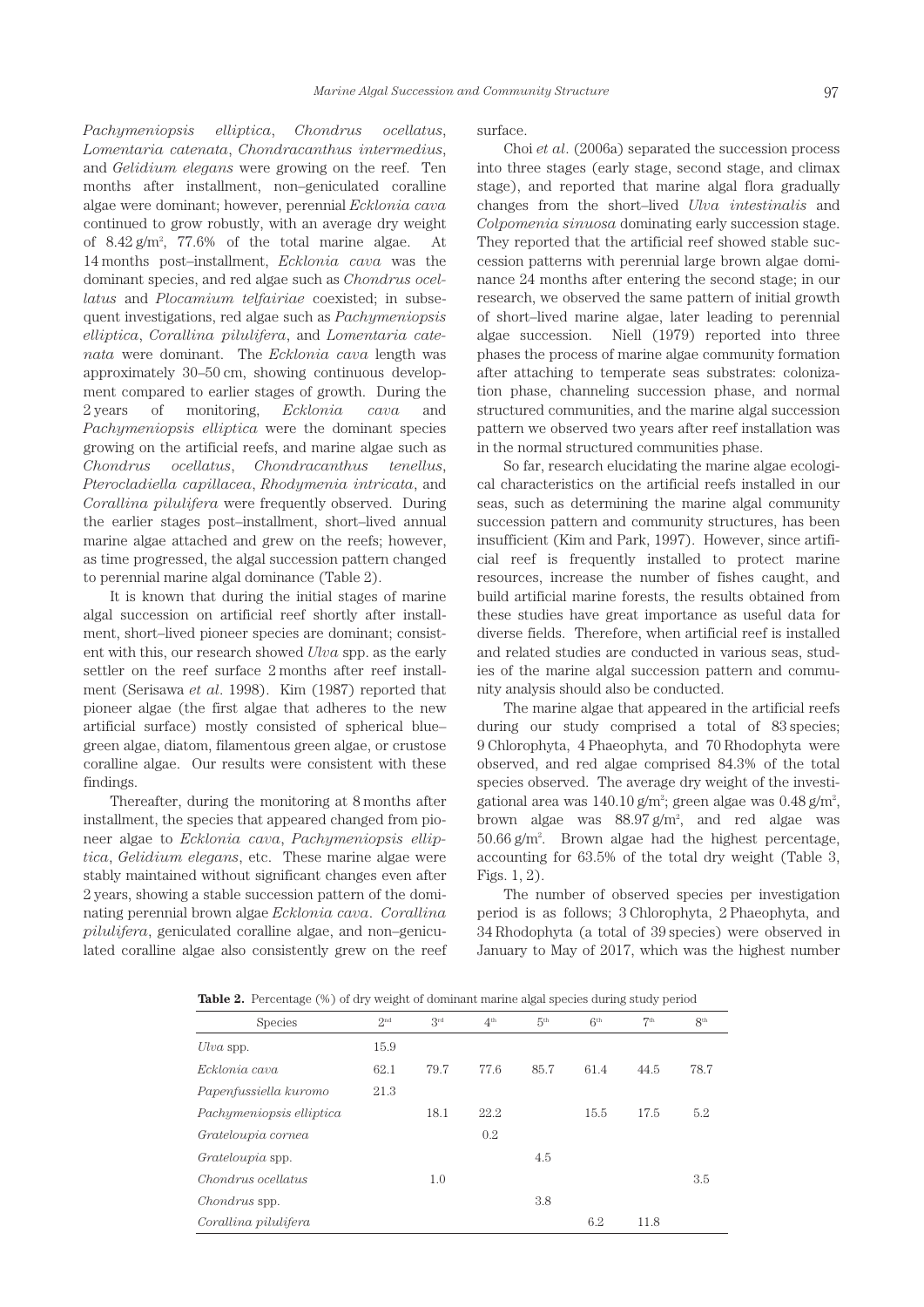**Table 3.** Number of marine algal species and dry weight in pyramid–shaped artificial reef

| Division    | No. species | Ratio $(\%)$ | Mean DW<br>$(g/m^2)$ | Ratio $(\%)$ |
|-------------|-------------|--------------|----------------------|--------------|
| Chlorophyta | 9           | 10.8         | 0.48                 | 0.3          |
| Phaeophyta  |             | 48           | 88.97                | 63.5         |
| Rhodophyta  | 70          | 843          | 50.66                | 36.2         |
| Total       | 83          | 100.0        | 140.10               | 100.0        |



**Fig. 1.** Number of marine algal species in pyramid–shaped artificial reef.



**Fig. 2.** Dry weight of marine algal species in pyramid–shaped artificial reef.

of species observed during the investigational period. During the early stages after reef installment, in March of 2016, the least number of species was observed, which consisted of 1 Chlorophyta, 3 Phaeophyta, and 1 Rhodophyta. The dry weight of the marine algae attached to the reef was highest in the May 2017 investigation, reaching an average of  $404.87$  g/m<sup>2</sup>, and lowest in March of 2016, which was also when the lowest number of species was observed, with an average of  $5.35$  g/m<sup>2</sup>.

The dominant species that was observed on the artificial reef, determined by the dry weight, was the brown algae *Ecklonia cava*, which had an average dry weight of 88.80 g/m2 , comprising 63.4% of the total dry weight. Red algae *Pachymeniopsis elliptica* and *Corallina pilulifera* were also dominant, with average dry weights of  $17.00 \text{ g/m}^2$  (12.1%) and  $9.20 \text{ g/m}^2$  (6.6%), respectively.

*Ecklonia cava* growing on the surface of the artificial reef is greatly affected by the ocean and tidal current, and the density of *Ecklonia cava* is highest where the tidal current forms a whirlpool on the reef surface (Cho *et al*. 2007). Depending on the artificial reef structure, the attached *Ecklonia cava* density can differ by up to 8–fold. Foster (1975) reported that the edge effect increases the settlement of marine algae spores, and Choi *et al*. (2002) stated that blade attachment is easier on the edge of the artificial reef where the whirlpool forms. The dominant growth of *Ecklonia cava* on the reef surface observed in our study suggests that either the edge effect or whirlpool effect had an influence on the growth of *Ecklonia cava*. Furthermore, the *Ecklonia cava* population attached to the artificial reef stably developed a community, and the annual and perennial population co–existed to form a community of mixed life–spans.

Kim and Park (1997) speculated that the community formed on artificial substrates in the intertidal zone near the one–year period forms a stable structure. However in our study, the *Ecklonia cava* attached to the artificial reef within 4 months of reef installment, and stably developed thereafter. The shortened time required for stable growth of the *Ecklonia cava* and the formation of an algal community suggests that the surrounding marine environment was optimal for marine algae attachment and growth.

Kang *et al*. (2008) reported that *Pachymeniopsis* spp., *Ulva australis*, *Ecklonia cava*, etc. are widely distributed in Ilgwang bay, which is near our research area, and that those species dominate in autumn and winter. The dominating species of our studies were similar, and we speculate that the new substrate in the artificial reef was suitable for marine algae development. The composition and biomass of the coastal marine species have been decreasing due to ocean pollution caused by recent increases in ocean temperatures, various marine pollution accidents, and increased usage of ocean space (Choi, 2007). The installation of artificial reefs that have wide applications as a new substrate can be offered as a solution to these problems.

The ecological indices at each peak period were as follows: richness index was 16.59, evenness was 0.34, and diversity was 1.49 (Table 4). During the investigational period, richness was highest in January of 2017 with a value of 14.34, and the lowest value (1.68) was reached in September of 2016. Evenness showed the highest value (0.59) in March of 2016, and the lowest was 0.18, in January of 2017. Diversity was highest (1.88) in May of 2017, and the lowest was 0.55, in September of 2016.

**Table 4.** Ecological index of marine algal species in pyramid– shaped artificial reef

|                                   | Richness | Evenness | Diversity |
|-----------------------------------|----------|----------|-----------|
| Pyramid-shaped<br>artificial reef | 16.59    | 0.34     | - 49      |